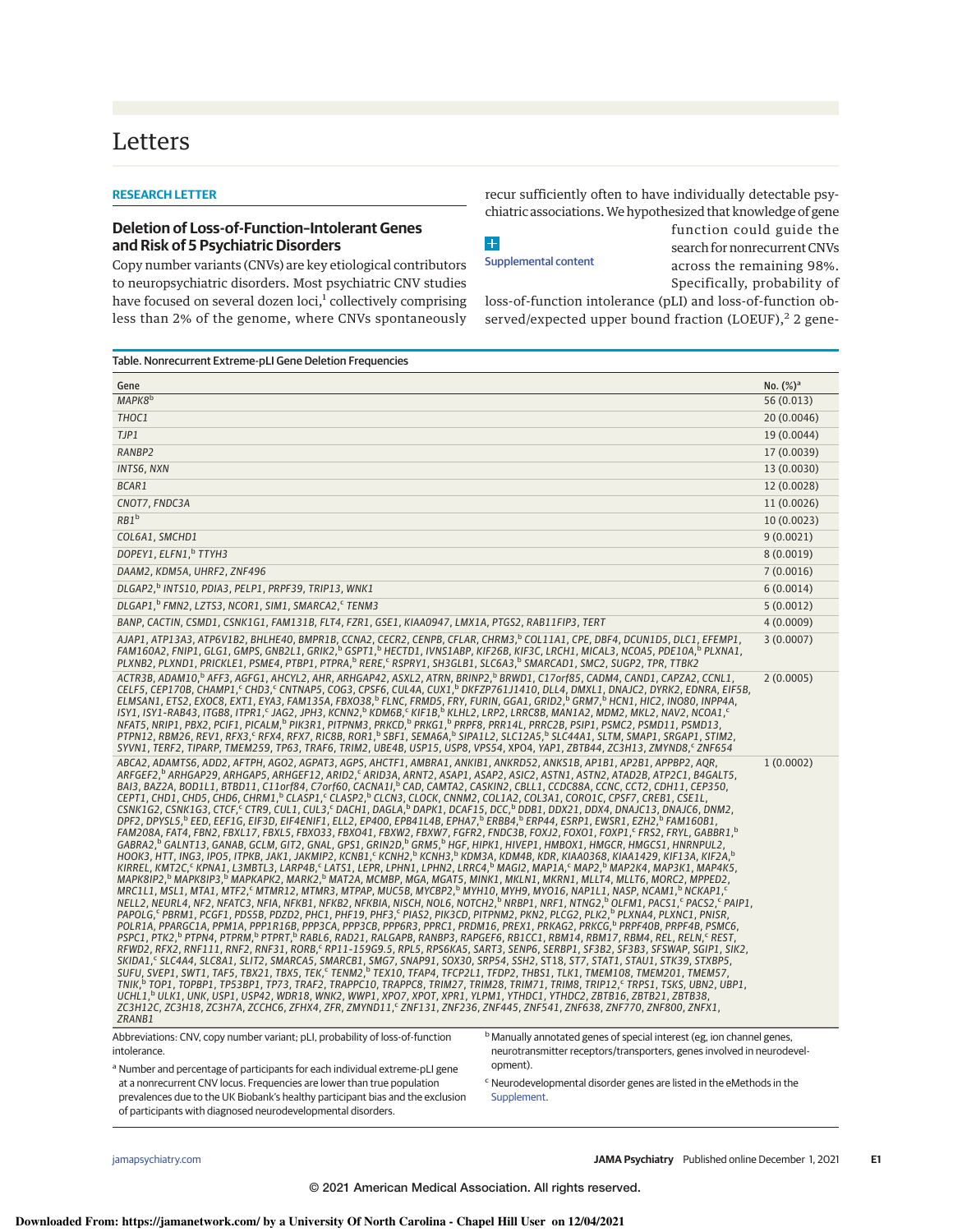



Gene deletions were stratified by probability of loss-of-function intolerance (pLI) (A and B) or loss-of-function observed/expected upper bound fraction (LOEUF) (C and D) and associated with diagnoses of the 5 psychiatric disorders: anxiety (28 820 cases, 340 465 controls), bipolar disorder (1665 cases, 407 363 controls), major depressive disorder (MDD; 35 906 cases, 318 417 controls), obsessive-compulsive disorder (OCD; 703 cases, 429 642 controls), and schizophrenia (827 cases, 407 614 controls). The figure keys indicate how many genes in each category are deleted in at least 1 participant, as well as how many participants carry deletions of at least 1 gene in the category (after

level metrics of variation constraint against proteintruncating variants, have been reported to be uniquely associated with the cognitive consequences of CNVs.<sup>3</sup> Here, we show that pLI and LOEUF are similarly associated with the psychiatric consequences of both recurrent and nonrecurrent gene deletions.

Methods | We studied 431 146 self-reported White UK Biobank participants (234 544 females) with International Statistical Classification of Diseases and Related Health Problems, Tenth Revision (ICD-10) codes from linked inpatient, primary care,



excluding participants with recurrent deletions for nonrecurrent categories and excluding participants with higher-pLI deletions for lower-pLI categories of the same recurrence type, as described in the Methods section).

<sup>a</sup> P < .01 for statistically significant differences between extreme- and low-pLI odds ratios.

<sup>b</sup> P < .05 for statistically significant differences between extreme- and low-pLI odds ratios.

or death records, excluding participants with neurodevelopmental disorders (ICD-10 codes F70-F89) or who failed CNV quality control (eMethods in the Supplement). The North West Centre for Research Ethics Committee granted ethical approval to UK Biobank, and informed consent was obtained from participants.<sup>4</sup> We stratified genes into 8 categories based on Genome Aggregation Database's pLI scores (low [0-<0.5], medium [0.5-<0.9], high [0.9-<0.99], or extreme [0.99-1]) and recurrence type (recurrent for genes overlapping any of 32 previously defined<sup>1</sup> recurrent neuropsychiatric deletion CNV loci [eTable in the Supplement] and nonrecurrent otherwise). For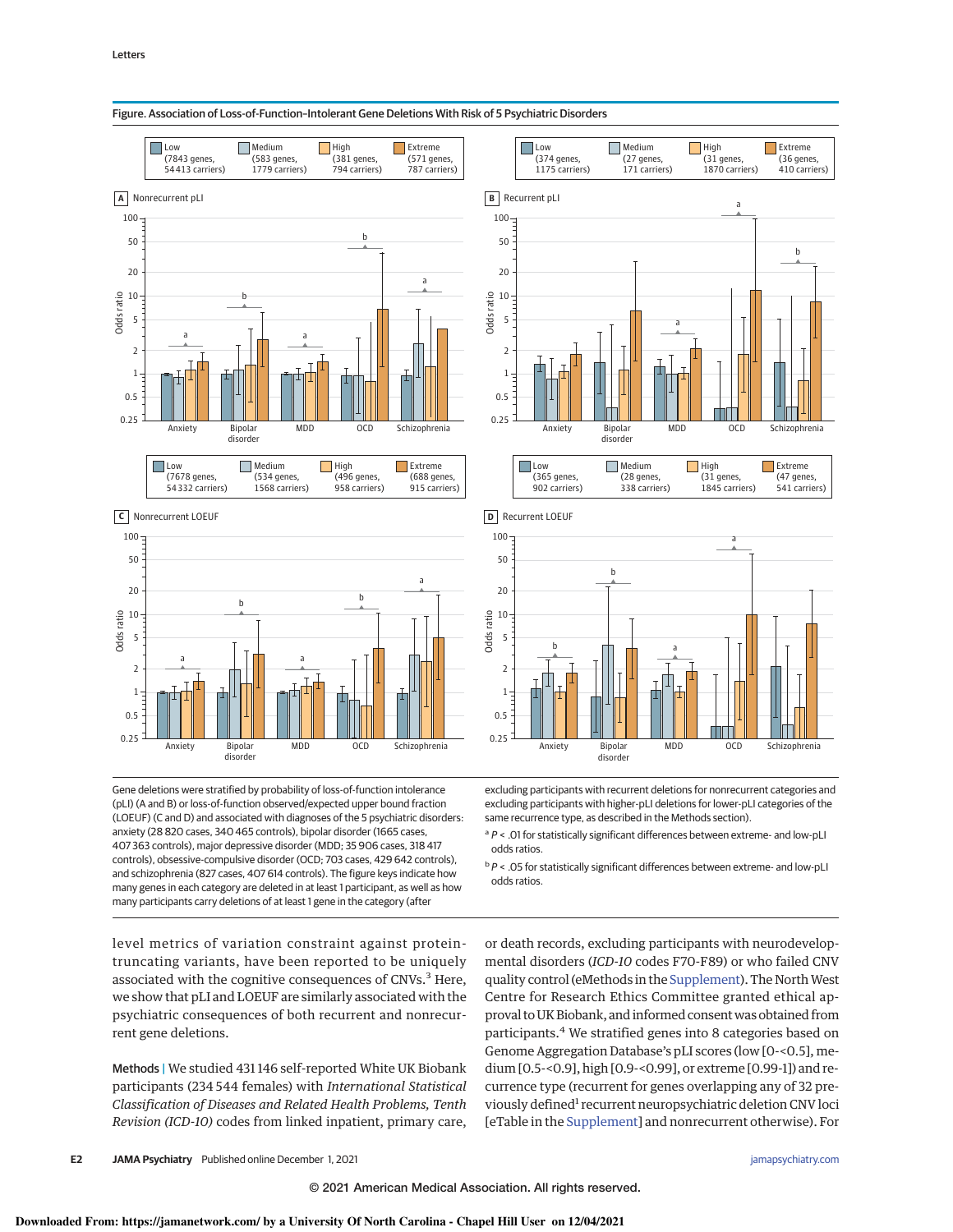each category, we used Firth logistic regression to test whether carriers of CNVs deleting any gene in the category had higher rates of anxiety disorders (F40/F41), bipolar disorder (F31), major depressive disorder (MDD) (F32/F33), obsessivecompulsive disorder (OCD) (F42), and schizophrenia (F20).

To guard against incorrectly associating the consequences of one CNV category to another, we excluded participants with recurrent deletions when computing associations for nonrecurrent deletions.We also excluded participants with higher-pLI deletions when computing associations for lowerpLI deletions of the same recurrence type. To reduce falsepositives, we analyzed CNV calls from 2 different computational pipelines and required them to agree that a genewas fully deleted. As a sensitivity analysis, we replaced pLI with LOEUF, using thresholds capturing similar numbers of genes (low: ≥0.5; medium: 0.4-<0.5; high: 0.3-<0.4; extreme: 0-<0.3).

Results | Nonrecurrent CNVs deleting extreme-pLI genes were found in 787 participants (0.2%). A total of 571 unique extremepLI genes were deleted by nonrecurrent CNVs in 1 or more participants (Table), including key neurotransmitter receptors, ion channels, and neurodevelopmental genes.

pLI and LOEUF scores were associated with psychopathogenicity (Figure). The 787 participants with nonrecurrent extreme-pLI gene deletions exhibited significantly higher rates of anxiety (odds ratio [OR], 1.45 [95% CI, 1.11-1.88]), bipolar disorder (OR, 2.78 [95% CI, 1.24-6.23]), MDD (OR, 1.44 [95% CI, 1.14-1.81]), OCD (OR, 6.75 [95% CI, 1.25-36.31]), and schizophrenia (OR, 3.79 [95% CI, 1.45-9.94]). Conversely, the 54 413 participants (12.6%) with nonrecurrent low-pLI gene deletions displayed no greater rates of any disorder: anxiety (OR, 0.99 [95% CI, 0.96-1.03]), bipolar disorder (OR, 0.99 [95% CI, 0.87-1.13]), MDD (OR, 1.00 [95% CI, 0.97-1.03]), OCD (OR, 0.95 [95% CI, 0.76-1.19]), or schizophrenia (OR, 0.96 [95% CI, 0.82- 1.13]).

pLI and LOEUF were also associated with CNV psychopathogenicity. Participants with recurrent CNVs deleting extreme-pLI genes had substantially higher rates of anxiety (OR, 1.78 [95% CI, 1.27-2.51]), bipolar disorder (OR, 6.46 [95% CI, 1.49-28.02]), MDD (OR, 2.15 [95% CI, 1.60-2.88]), OCD (OR, 12.07 [95% CI, 1.45-100.77]), and schizophrenia (OR, 8.39 [95% CI, 2.89-24.37]). Conversely, participants with recurrent deletions of low-pLI genes had only modestly increased risk of anxiety (OR, 1.34 [95% CI, 1.06-1.70]) and MDD (OR, 1.25 [95% CI, 1.01-1.54]) and did not have significantly altered risk of bipolar disorder (OR, 1.39 [95% CI, 0.56-3.50]), OCD (OR, 0.36 [95% CI, 0.09-1.42]), or schizophrenia (OR, 1.41 [95% CI, 0.39- 5.13]).

Discussion | While recurrent CNVs are well-known contributors to psychopathology,<sup>1</sup> the current study showed that nonrecurrent CNVs are associated with psychiatric disease risk. Gene-level metrics of mutational constraint were associated with psychopathogenic CNVs, both recurrent and nonrecurrent. The 0.2% of participants with nonrecurrent deletions of extreme-pLI genes had significantly higher rates of all 5 psychiatric disorders surveyed, whereas participants with nonrecurrent deletions of only low-pLI genes (the vast majority)

had no detectable increase in psychiatric disease risk. Limitations of this study include microarray-based CNV calling, incomplete phenotype ascertainment, and ignoring partial gene deletions, as well as the inability to generalize these findings to other racial and ethnic groups.

These results suggest that interpreting CNVs using mutational constraint metrics, such as pLI, may augment population-based psychiatric genomic screening programs.<sup>5</sup> Our approach may ultimately help identify opportunities for early diagnosis and intervention, including personalized therapies targeting specific nonrecurrent CNVs.<sup>6</sup>

Michael Wainberg, PhD Daniele Merico, PhD Guillaume Huguet, PhD Mehdi Zarrei, PhD Sebastien Jacquemont, PhD Stephen W. Scherer, PhD Shreejoy J. Tripathy, PhD

**Author Affiliations:** Krembil Centre for Neuroinformatics, Centre for Addiction and Mental Health, Toronto, Ontario, Canada (Wainberg, Tripathy); Deep Genomics Inc, Toronto, Ontario, Canada (Merico); The Centre for Applied Genomics, The Hospital for Sick Children, Toronto, Ontario, Canada (Merico, Zarrei, Scherer); Department of Pediatrics, Université de Montréal, Montreal, Quebec, Canada (Huguet, Jacquemont); UHC Sainte-Justine Research Center, Montreal, Quebec, Canada (Huguet, Jacquemont); Program in Genetics and Genome Biology, The Hospital for Sick Children, Toronto, Ontario, Canada (Zarrei, Scherer); McLaughlin Centre, University of Toronto, Toronto, Ontario, Canada (Scherer); Department of Molecular Genetics, University of Toronto, Toronto, Ontario, Canada (Scherer); Institute of Medical Sciences, University of Toronto, Toronto, Ontario, Canada (Tripathy); Department of Psychiatry, University of Toronto, Toronto, Ontario, Canada (Tripathy); Department of Physiology, University of Toronto, Toronto, Ontario, Canada (Tripathy).

**Accepted for Publication:** September 14, 2021.

**Published Online:** December 1, 2021. doi:10.1001/jamapsychiatry.2021.3211

**Corresponding Author:** Shreejoy J. Tripathy, PhD, Centre for Addiction and Mental Health, 250 College St, Toronto, ON M5T 1R8, Canada (shreejoy.tripathy @utoronto.ca).

**Author Contributions:** Drs Wainberg and Tripathy had full access to all of the data in the study and take responsibility for the integrity of the data and the accuracy of the data analysis.

Concept and design: Wainberg, Tripathy.

Acquisition, analysis, or interpretation of data: All authors.

Drafting of the manuscript: Wainberg, Tripathy. Critical revision of the manuscript for important intellectual content: All authors.

Statistical analysis: Wainberg, Merico, Zarrei, Tripathy.

Obtained funding: Tripathy.

Administrative, technical, or material support: Huguet, Jacquemont, Tripathy. Supervision: Merico, Scherer, Tripathy.

**Conflict of Interest Disclosures:** Dr Merico reported being a full-time employee and stock option holder of Deep Genomics Inc and holding shares in this company. Dr Huguet reported receiving grants from the National Institutes of Health. Dr Jacquemont reported receiving grants from the National Institutes of Health and the Canadian Institutes of Health Research. Dr Scherer reported receiving personal fees from Deep Genomics, Population Bio Scientific, and King Abdulaziz University; holding the GlaxoSmithKline endowed chair in genome sciences at the Hospital for Sick Children and University of Toronto; and serving on the scientific advisory boards of Deep Genomics and Population Bio. No other disclosures were reported.

**Funding/Support:** Drs Wainberg and Tripathy acknowledge support from the Kavli Foundation, Krembil Foundation, CAMH Discovery Fund, the McLaughlin Foundation, Natural Sciences and Engineering Research Council of Canada (RGPIN-2020-05834 and DGECR-2020-00048), and Canadian Institutes of Health Research (NGN-171423).